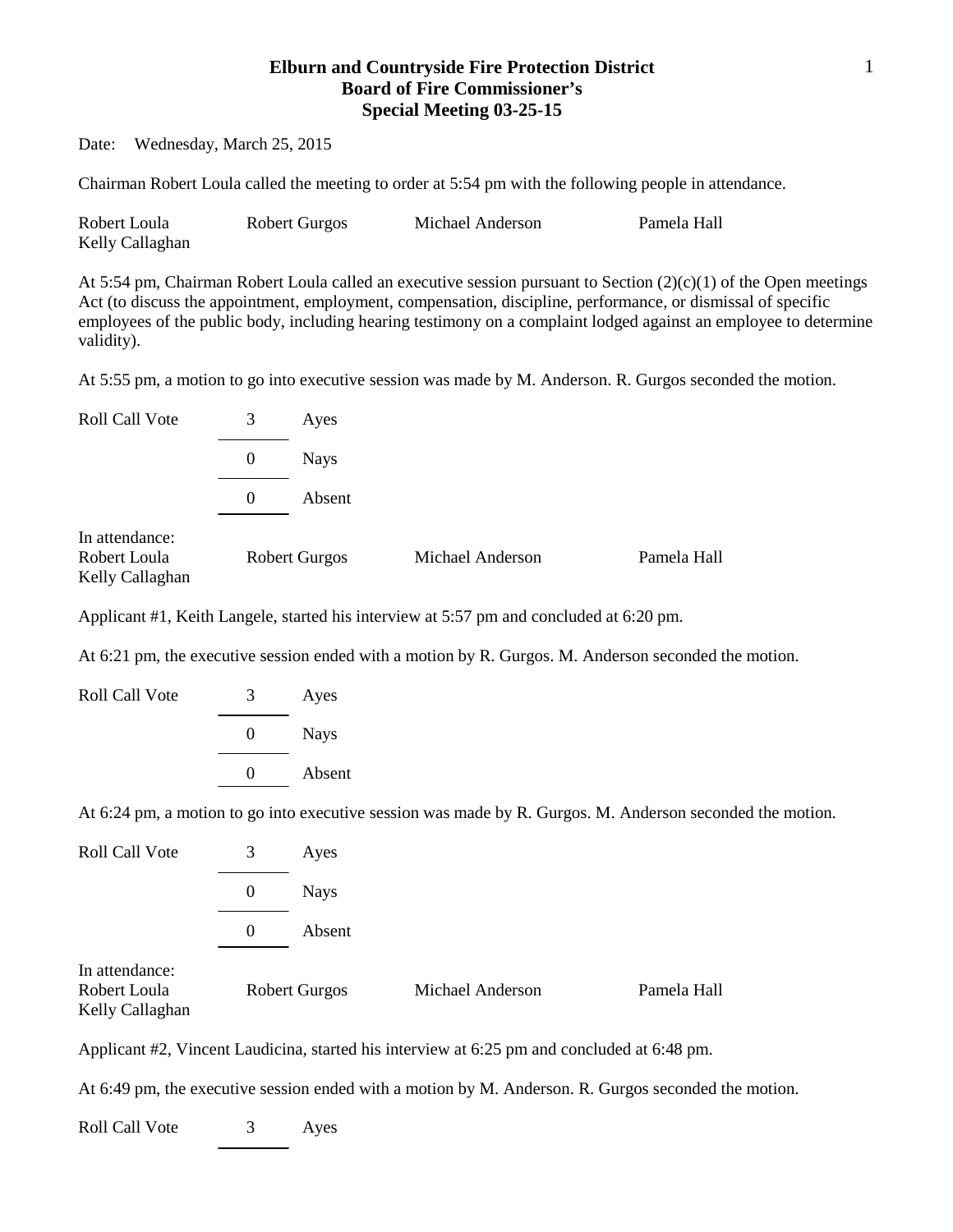## **Elburn and Countryside Fire Protection District Board of Fire Commissioner's Special Meeting 03-25-15**

| $\Omega$ | <b>Nays</b> |  |
|----------|-------------|--|
| $\Omega$ | Absent      |  |

At 7:02 pm, a motion to go into executive session was made by R. Gurgos. M. Anderson seconded the motion.

| Roll Call Vote                                    | 3        | Ayes                 |                  |             |
|---------------------------------------------------|----------|----------------------|------------------|-------------|
|                                                   | $\theta$ | <b>Nays</b>          |                  |             |
|                                                   | $\theta$ | Absent               |                  |             |
| In attendance:<br>Robert Loula<br>Kelly Callaghan |          | <b>Robert Gurgos</b> | Michael Anderson | Pamela Hall |

Applicant #3, Michael Loss, was not present for his scheduled interview.

M. Anderson made a motion to strike Michael Loss from the eligibility list. R. Gurgos seconded the motion. It was voted on and approved.

At 7:03 pm, the executive session ended with a motion by M. Anderson. R. Gurgos seconded the motion.

| Roll Call Vote | 3        | Ayes        |
|----------------|----------|-------------|
|                | $\theta$ | <b>Nays</b> |
|                | $\lq$    | Absent      |

At 7:12 pm, a motion to go into executive session was made by R. Gurgos. M. Anderson seconded the motion.

| <b>Roll Call Vote</b>                             | 3        | Ayes                 |                  |             |
|---------------------------------------------------|----------|----------------------|------------------|-------------|
|                                                   | $\theta$ | <b>Nays</b>          |                  |             |
|                                                   | $\Omega$ | Absent               |                  |             |
| In attendance:<br>Robert Loula<br>Kelly Callaghan |          | <b>Robert Gurgos</b> | Michael Anderson | Pamela Hall |

Applicant #4, Mark Lutzow, started his interview at 7:13 pm and concluded at 7:40 pm.

At 7:40 pm, the executive session ended with a motion by M. Anderson. R. Gurgos seconded the motion.

Roll Call Vote 3 Ayes 0 Nays 0 Absent

At 7:47, a motion to go into executive session was made by M. Anderson. R. Gurgos seconded the motion.